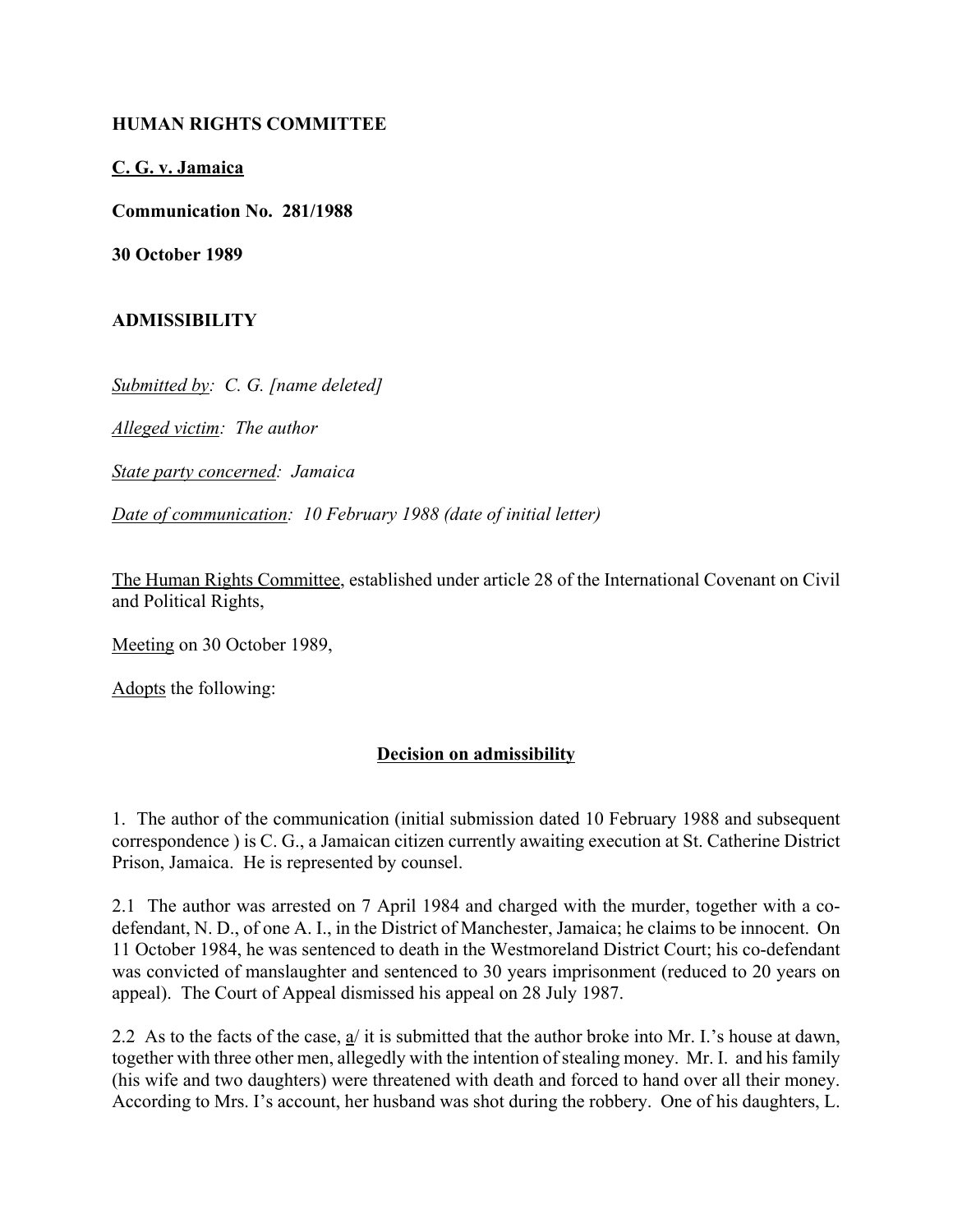I., also testified that C. G. allegedly had admitted to her that he had shot her father. During the identification parade on 11 May 1984, L. I. purported to identify the author as the murderer. In this connection, the author claims that the police officers who conducted the parade influenced the deceased's widow and daughter as to whom they were to identify. He further points out that the deceased's widow failed to identify him.

2.3 The author states that the conduct of the identification parade was challenged unsuccessfully by his legal aid attorney during the trial. He further claims that he had no opportunity to consult with his lawyers prior to or during the trial and appeal proceedings.

3. By decision of 21 March 1988, the Working Group of the Human Rights Committee transmitted the communication to the State party and requested it, under rule 91 of the rules of procedure, to provide information and observations relevant to the question of the admissibility of the communication. It further requested the State party, under rule 86 of the rules of procedure, not to carry out the death sentence against the author while his communication was under consideration by the Committee.

4. In his submission under rule 91, dated 25 October 1988, the State party argues that the communication is inadmissible pursuant to article 5, paragraph 2(b), of the Optional Protocol because the author may still apply, for special leave to appeal to the Judicial Committee of the Privy Council. It further submits that legal aid will be available for that purpose.

5. In his comments, dated 28 December 1988, author's counsel argues that the sole issue in the case relates to the treatment of identification evidence. He challenges the author's identification by the deceased's daughter and reiterates that the deceased's widow did not identify the author. While conceding that the case does not fall into the category of "fleeting glance identification", counsel contends that the nature of the identification by the deceased's daughter called for a careful and precise summing up by the judge, given the absence of corroborative or other supporting evidence. He further submits that the judge did not comply with the strict rules on identification guidelines laid down by the Court of Appeal of England in the case of R. v. Turnbull (1976) b/ and that, as a result, he misdirected the jury on several relevant issues. In particular, the judge is said to have failed to warn the jury that a mistaken witness may be a credible witness; that he misdirected the jury as to the lack of corroborative or other supporting evidence for the author's identification by the deceased's daughter; that he inadequately directed the jury in relation to identification on the conditions prevailing during the robbery in the middle of the night; that he wrongly inferred that support for the identification by the deceased's daughter could come from identification evidence of N. D.

6.1 Before considering any claims contained in a communication the Human Rights Committee must, in accordance with rule 87 of its rules of procedure, decide whether or not it is admissible under the Optional Protocol to the Covenant.

6.2 The Committee has ascertained as it is required to do under article 5, paragraph 2 (a), of the Optional Protocol, that the matter is not being examined under another procedure of international investigation or settlement.